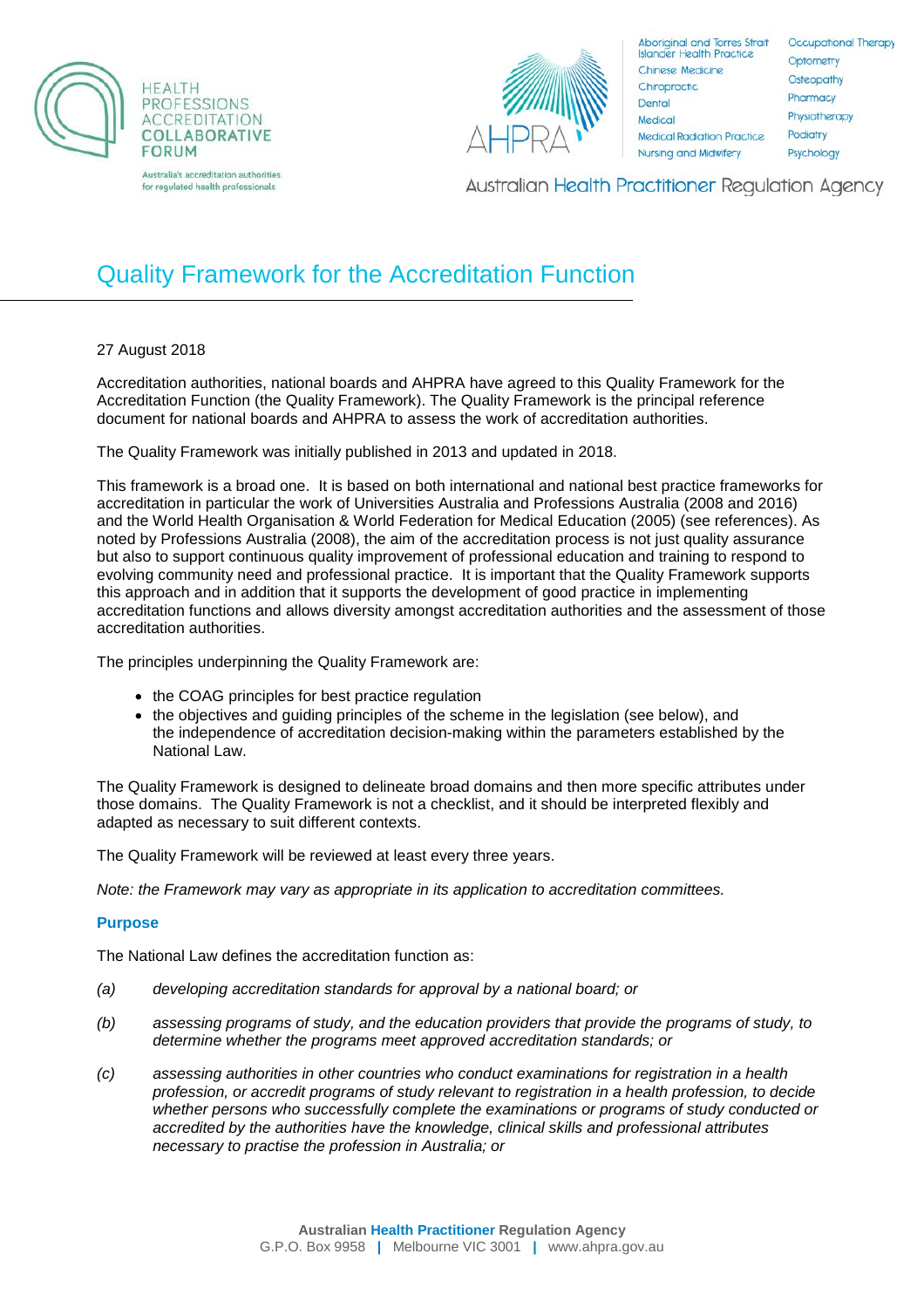- *(d) overseeing the assessment of the knowledge, clinical skills and professional attributes of overseas qualified health practitioners who are seeking registration in a health profession under this Law and whose qualifications are not approved qualifications for the health profession; or*
- *(e) making recommendations and giving advice to a national board about a matter referred to in paragraph (a), (b), (c) or (d).*

## **Objectives and guiding principles**

The National Law requires those exercising functions under the National Law to do so having regard to the following objectives and guiding principles:

*The objectives of the national registration and accreditation scheme are —*

- *(a) to provide for the protection of the public by ensuring that only health practitioners who are suitably trained and qualified to practise in a competent and ethical manner are registered; and*
- *(b) to facilitate workforce mobility across Australia by reducing the administrative burden for health practitioners wishing to move between participating jurisdictions or to practise in more than one participating jurisdiction; and*
- *(c) to facilitate the provision of high quality education and training of health practitioners; and*
- *(d) to facilitate the rigorous and responsive assessment of overseas-trained health practitioners; and*
- *(e) to facilitate access to services provided by health practitioners in accordance with the public interest; and*
- *(f) to enable the continuous development of a flexible, responsive and sustainable Australian health workforce and to enable innovation in the education of, and service delivery by, health practitioners.*

The guiding principles of the national registration and accreditation scheme are as follows —

- *(a) the scheme is to operate in a transparent, accountable, efficient, effective and fair way;*
- *(b) fees required to be paid under the scheme are to be reasonable having regard to the efficient and effective operation of the scheme;*
- *(c) restrictions on the practice of a health profession are to be imposed under the scheme only if it is necessary to ensure health services are provided safely and are of an appropriate quality.*

## **The Eight Domains at a Glance**

- 1. **Governance –** the accreditation authority effectively governs itself and demonstrates competence and professionalism in the performance of its accreditation role.
- 2. **Independence –** the accreditation authority carries out its accreditation operations independently.
- 3. **Operational management** the accreditation authority effectively and efficiently manages its resources to carry out its accreditation function.
- 4. **Accreditation standards –** the accreditation authority applies the approved accreditation standards, which have been set in advance of the assessment of programs of study and providers.
- 5. **Processes for accreditation of education providers and programs of study** the accreditation authority has rigorous, fair and consistent processes for accrediting programs of study and their education providers.
- 6. **Assessing authorities in other countries (where this function is exercised by the accreditation authority)** – the accreditation authority has defined its standards and procedures to assess examining and/or accrediting authorities in other countries.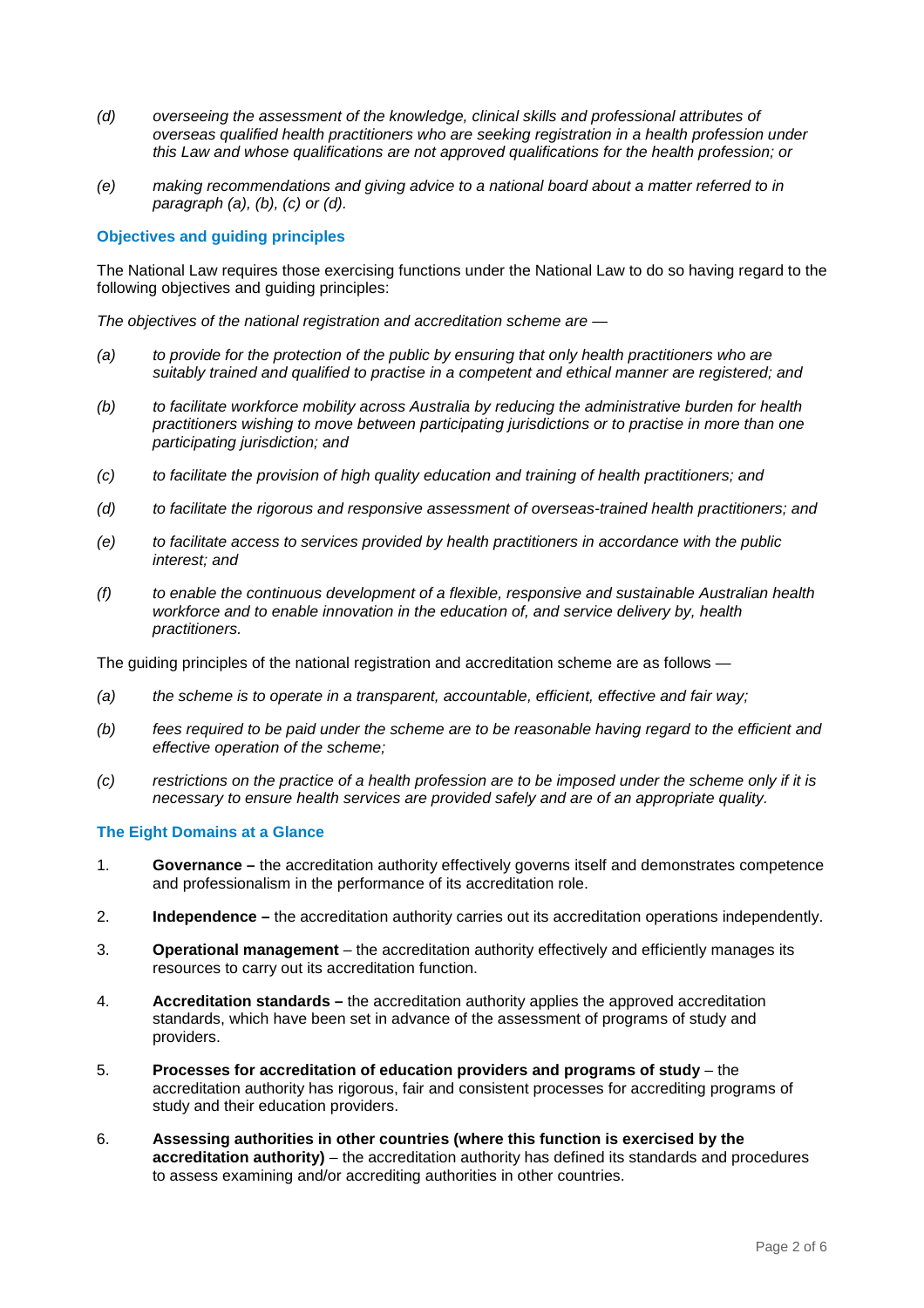- 7. **Assessing overseas qualified practitioners (where this function is exercised by the accreditation authority)** – the authority has processes to assess and/or oversee the assessment of the knowledge, clinical skills and professional attributes of overseas qualified practitioners who are seeking registration in the profession under the National Law and whose qualifications are not approved qualifications under the National Law for the profession.
- 8. **Stakeholder collaboration –** the accreditation authority demonstrates stakeholder support and collaborates with other national, international and/or professional accreditation authorities.

## **The Quality Framework Domains in Detail**

## **1. Governance**

The accreditation authority effectively governs itself and demonstrates competence and professionalism in the performance of its accreditation role.

## *Attributes:*

- The accreditation authority is a legally constituted body and registered as a business entity.
- The accreditation authority's governance and management structures give priority to its accreditation function relative to other activities (or relative to its importance).
- The accreditation authority is able to demonstrate business stability, including financial viability.
- The accreditation authority's accounts meet relevant Australian accounting and financial reporting standards.
- There is a transparent process for selection of the governing body.
- The accreditation authority's governance arrangements provide for input from stakeholders including input from the community, education providers and the profession/s.
- The accreditation authority's governance arrangements comply with the National Law and other applicable legislative requirements, and
- The accreditation authority liaises with National Boards in relation to high risk matters and informs the National Board of such matters in a timely manner.

## **2. Independence**

The accreditation authority carries out its accreditation operations independently.

## *Attributes:*

- Decision making processes are independent and there is no evidence that any area of the community, including government, higher education institutions, business, industry and professional associations - has undue influence.
- There are clear procedures for identifying, managing and recording conflicts of interest, and
- The accreditation authority demonstrates it is accountable for performance of its accreditation functions. Accountability measures include regular reporting and working within overarching national and international structures of quality assurance/accreditation (including this quality framework).

## **3. Operational management**

The accreditation authority effectively manages its resources to support its accreditation function under the National Law.

## *Attributes:*

- The accreditation authority manages the human and financial resources to achieve objectives in relation to its accreditation function.
- There are effective systems for monitoring and improving the authority's accreditation processes, and identification and management of risk.
- The authority can operate efficiently and effectively nationally.
- There are robust systems for managing information and contemporaneous records, including ensuring confidentiality, and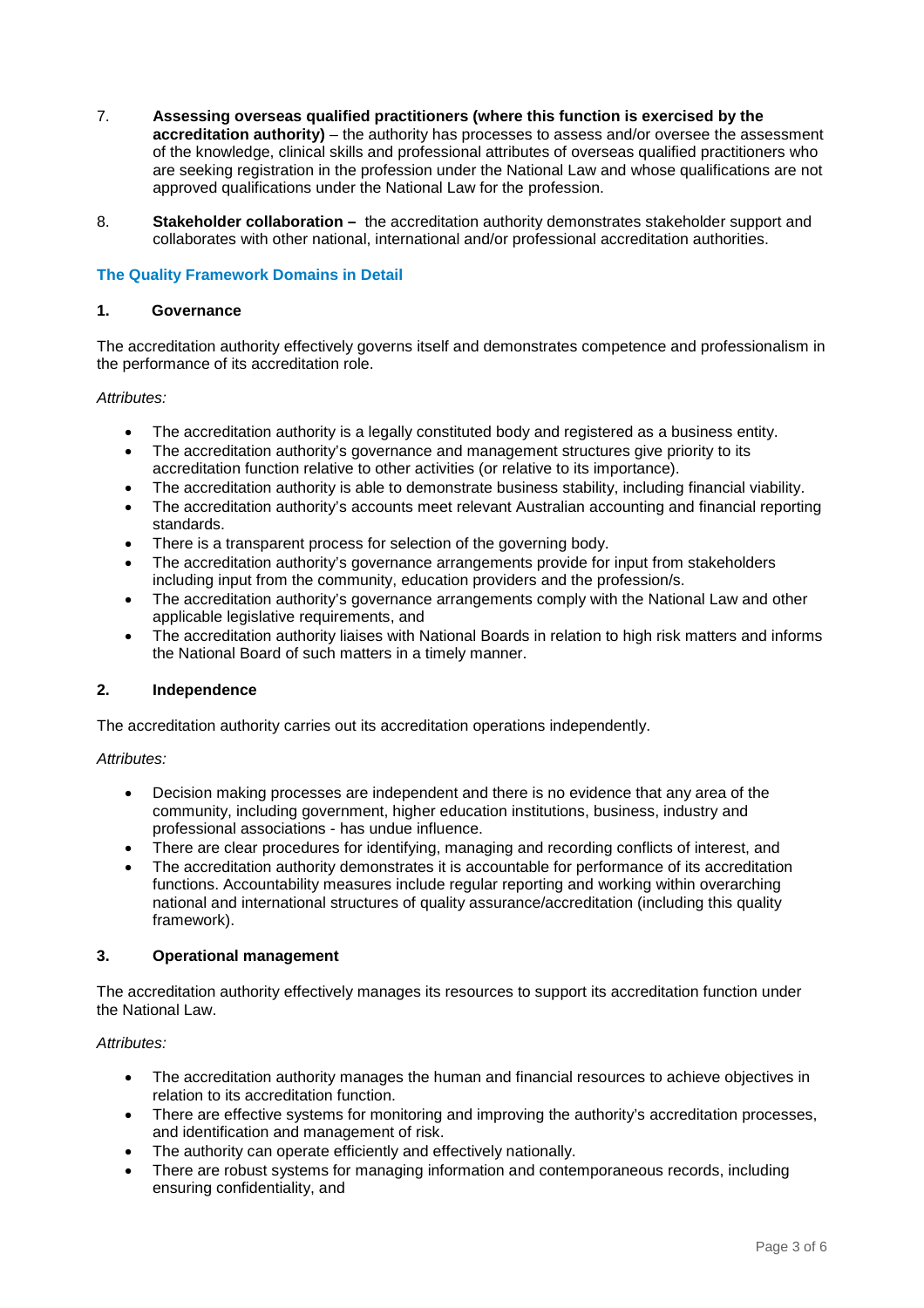• In setting its fee structures, the accreditation authority balances the requirements of the principles of the National Law and efficient business processes.

## **4. Accreditation standards**

The accreditation authority develops robust accreditation standards which have been set in advance for the assessment of programs of study and education providers.

*Attributes:*

- Standards meet relevant Australian and international benchmarks.
- Standards are based on the available research and evidence base.
- Stakeholders are involved in the development and review of standards and there is wide ranging consultation.
- The accreditation authority reviews the standards regularly, and
- In reviewing and developing standards, the accreditation authority takes account of AHPRA's Procedures for Development of Accreditation Standards and the National Law.

## **5. Processes for accreditation of programs of study and education providers**

The accreditation authority applies the approved accreditation standards and has rigorous, fair and consistent processes for accrediting programs of study and their education providers.

## *Attributes:*

- The accreditation authority ensures documentation on the accreditation standards and the procedures for assessment is publicly available.
- The accreditation authority has policies on the selection, appointment, training and performance review of assessment team members. Its policies provide for the use of competent persons who are qualified by their skills, knowledge and experience to assess professional programs of study and their providers against the accreditation standards.
- There are procedures for identifying, managing and recording conflicts of interest in the work of accreditation assessment teams and working committees.
- The accreditation authority follows documented processes for decision-making and reporting that comply with the National Law and enable decisions to be made free from undue influence by any interested party.
- Accreditation processes facilitate continuing quality improvement in programs of study by the responsible education provider.
- There is a cyclical accreditation process with regular assessment of accredited education providers and their programs to ensure continuing compliance with standards.
- The accreditation authority has defined the changes to programs and to providers that may affect the accreditation status, how the education provider reports on these changes and how these changes are assessed, and
- There are published complaints, review and appeals processes which are rigorous, fair and responsive.

## **6. Assessing authorities in other countries**

Where this function is exercised by the accreditation authority, the authority has defined standards and procedures to assess examining and/or accrediting authorities in other countries consistent with the National Law.

## *Attributes:*

- The assessment standards aim to determine whether these authorities' processes result in practitioners who have the knowledge, clinical skills and professional attributes necessary to practice in the equivalent profession in Australia.
- Stakeholders are involved in the development and review of standards and there is wide ranging consultation.
- The procedures for initiating consideration of the standards and procedures of authorities in other countries are defined and documented.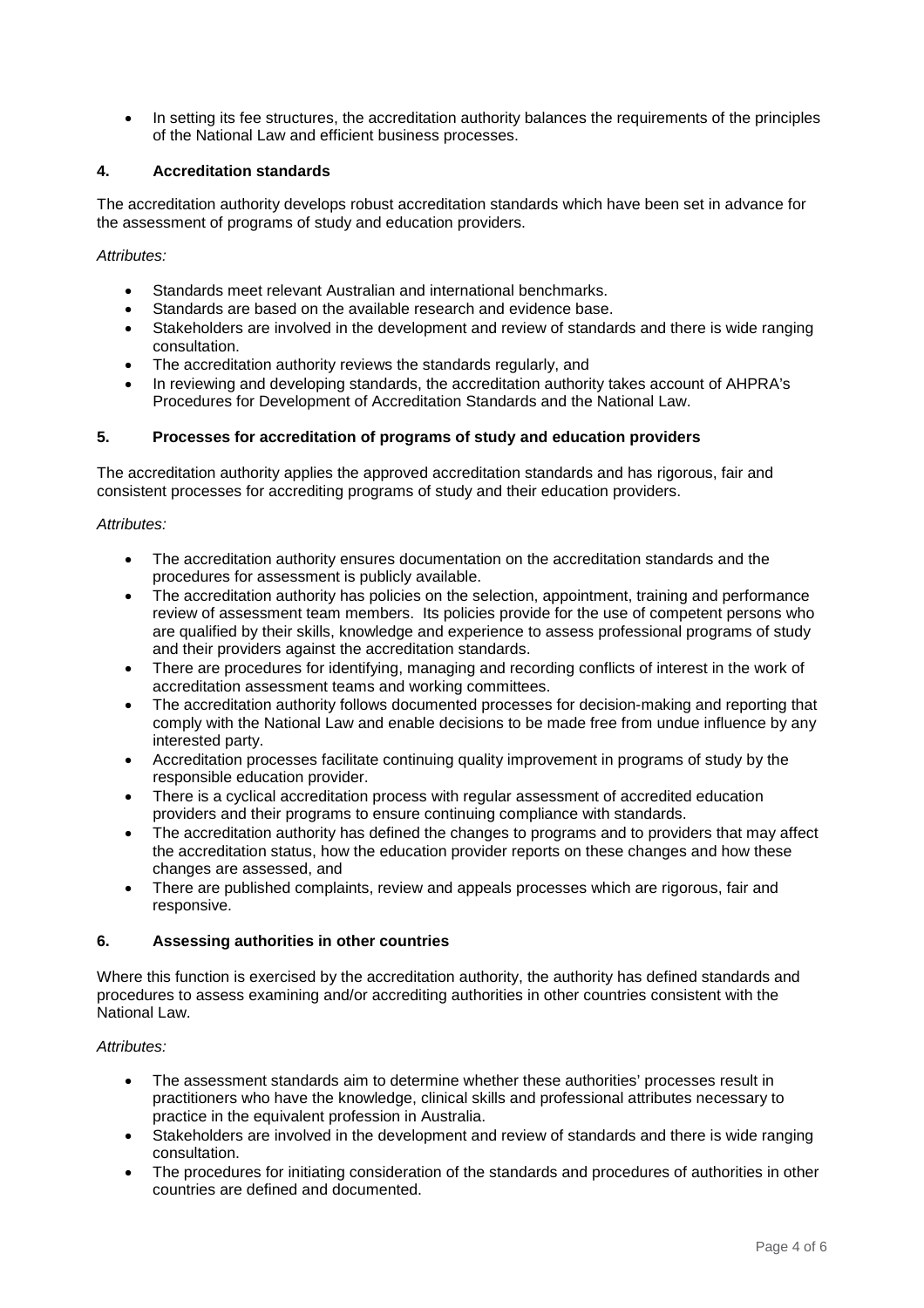- There is a cyclical assessment process to ensure recognised authorities in other countries continue to meet the defined standards.
- The accreditation authority follows documented systems for decision-making and reporting that enable decisions to be made free from undue influence by any interested party, and
- There are published complaints, review and appeals processes which are rigorous, fair and responsive.

## **7. Assessment of internationally qualified practitioners**

Where this function is exercised by the accreditation authority, the authority has processes to assess and/or oversee the assessment of the knowledge, clinical skills and professional attributes of internationally qualified practitioners who are seeking registration in the profession under the National Law and whose qualifications are not approved qualifications under the National Law for the profession.

## *Attributes:*

- The assessment standards define the required knowledge, clinical skills and professional attributes necessary to practise the profession in Australia.
- The key assessment criteria, including assessment objectives and standards, are documented.
- The accreditation authority uses a recognised standard setting process and monitors the overall performance of the assessment.
- The procedures for applying for assessment are defined and published.
- The accreditation authority publishes information that describes the structure of the examination and components of the assessments.
- The accreditation authority has policies on the selection, appointment, training and performance review of assessors. Its policies provide for the use of competent persons who are qualified by their skills, knowledge and experience to assess internationally qualified practitioners, and
- There are published complaints, review and appeals processes which are rigorous, fair and responsive.

## **8. Stakeholder collaboration**

The accreditation authority works to build stakeholder support and collaborates with other national and international accreditation authorities including other health profession accreditation authorities.

## *Attributes:*

- There are processes for engaging with stakeholders, including governments, education providers, health professional organisations, health services, national boards and consumers/community.
- There is a communications strategy, including a website providing information about the accreditation authority's roles, functions and procedures.
- The accreditation authority collaborates with other national and international accreditation organisations, and
- The accreditation authority collaborates with accreditation authorities for the other registered health professions appointed under the National Law.

Original date of release: 13 July 2013

Updated: August 2018